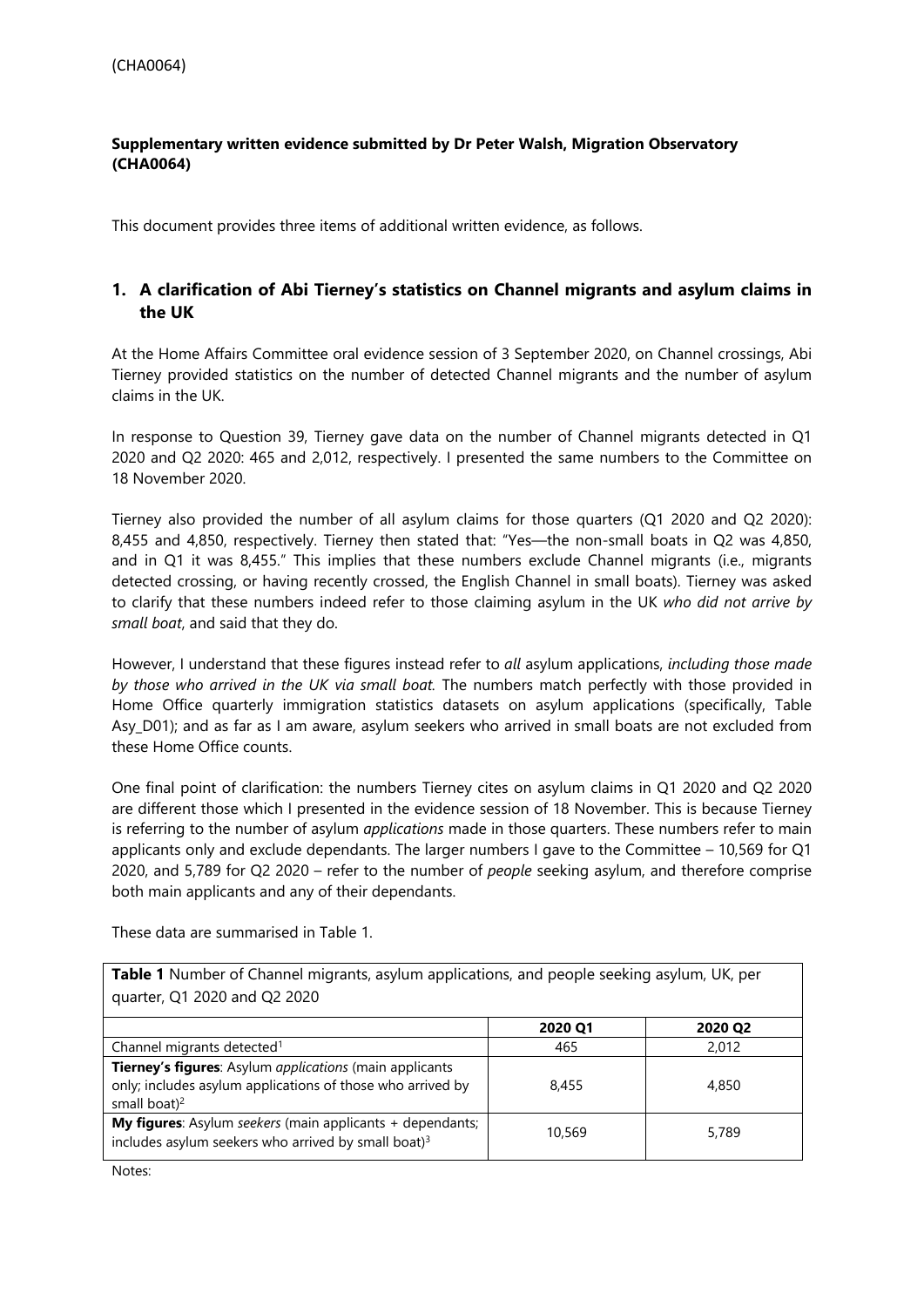- (1) Source: [Letter](https://committees.parliament.uk/publications/2333/documents/22962/default/) of 2 September 2020 from the Home Secretary to the Home Affairs Committee. Information is from a live operational database and is therefore provisional and subject to change. Includes individuals detected at sea and brought to the UK and those detected in the UK, including where authorities suspect individuals arrived by small boat, even if no boat was found. Excludes individuals prevented from departing France, or who were intercepted by French authorities and returned to France.
- (2) Source: Migration Observatory analysis of Home Office Immigration Statistics, Asylum and Resettlement Applications, Initial decisions, and resettlement dataset, Table Asy\_D01.
- (3) Source: Migration Observatory analysis of Home Office Immigration Statistics, Asylum and Resettlement Applications, Initial decisions, and resettlement dataset, Table Asy\_D01.

## **2. Statistics on asylum seekers and asylum grants across Europe, YE June 2020, with numbers adjusted for country population**

Table 2 presents statistics on the number of people (absolute numbers) who claimed asylum in the EU-27, the UK, Iceland, Liechtenstein, Norway, and Switzerland, in YE June 2020. The counts refer to the number of *people* who claimed asylum, and therefore include both main applicants and their dependants.

**Table 2** Number of people who claimed asylum in European countries in the year ending June 2020 For the EU-27, the UK, Iceland, Liechtenstein, Norway, and Switzerland

| <b>Rank</b>    | Country         | Number of people who claimed asylum |
|----------------|-----------------|-------------------------------------|
| 1              | Germany         | 133,280                             |
| $\overline{c}$ | France          | 117,225                             |
| 3              | Spain           | 107,055                             |
| 4              | Greece          | 71,785                              |
| 5              | United Kingdom  | 39,480                              |
| 6              | Italy           | 34,370                              |
| $\overline{7}$ | Sweden          | 23,875                              |
| 8              | Belgium         | 21,725                              |
| 9              | Netherlands     | 19,335                              |
| 10             | Austria         | 12,285                              |
| 11             | Switzerland     | 11,770                              |
| 12             | Cyprus          | 10,450                              |
| 13             | Finland         | 3,885                               |
| 14             | Malta           | 3,680                               |
| 15             | Poland          | 3,535                               |
| 16             | Slovenia        | 3,495                               |
| 17             | Ireland         | 3,360                               |
| 18             | Romania         | 3,285                               |
| 19             | <b>Denmark</b>  | 2,080                               |
| 20             | Norway          | 1,920                               |
| 21             | <b>Bulgaria</b> | 1,660                               |
| 22             | Croatia         | 1,645                               |
| 23             | Luxembourg      | 1,625                               |
| 24             | Portugal        | 1,560                               |
| 25             | Czechia         | 1,275                               |
| 26             | Iceland         | 750                                 |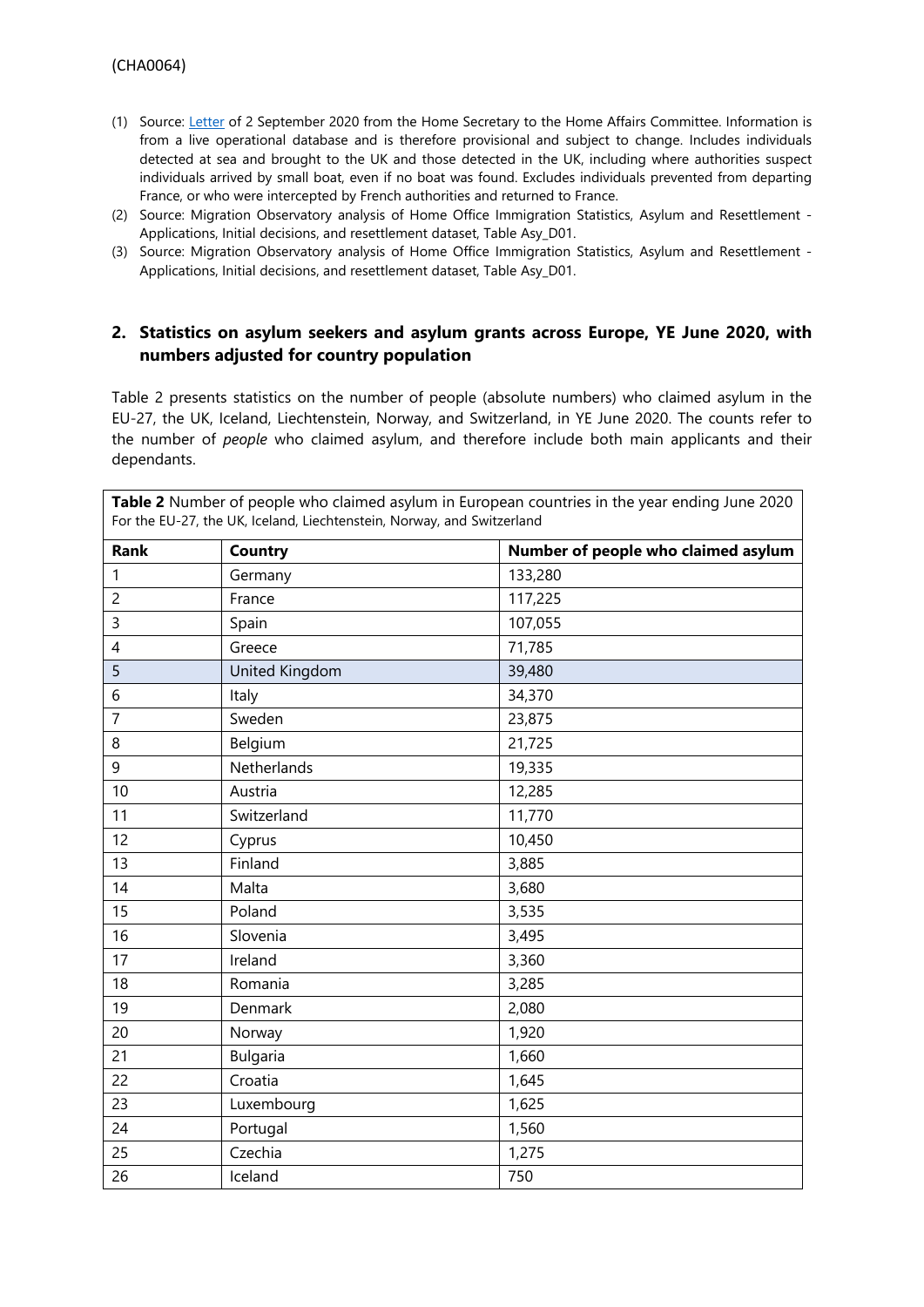| -27 | Lithuania     | 530 |
|-----|---------------|-----|
| 28  | Hungary       | 325 |
| 29  | Slovakia      | 205 |
| 30  | Latvia        | 190 |
| 31  | Estonia       | 65  |
| 32  | Liechtenstein | 40  |

Source: Eurostat, Asylum and first time asylum applicants by citizenship, age and sex - monthly data (rounded) (migr\_asyappctzm). Date of data extraction: 17 November 2020.

Notes: Includes main applicants and dependants.

Table 3 provides statistics that adjust the numbers in Table 2 by each country's resident population as at 1 January 2020.

**Table 3** Number of people who claimed asylum in European countries in the year ending June 2020, per 1,000 resident population

| Rank           | <b>Country</b>  | <b>Estimated population</b><br>(as at 1 Jan 2020) | Number of people who claimed<br>asylum per 1,000 resident population |
|----------------|-----------------|---------------------------------------------------|----------------------------------------------------------------------|
| 1              | Cyprus          | 888,005                                           | 11.8                                                                 |
| $\overline{c}$ | Malta           | 514,564                                           | 7.2                                                                  |
| 3              | Greece          | 10,709,739                                        | 6.7                                                                  |
| 4              | Luxembourg      | 626,108                                           | 2.6                                                                  |
| 5              | Sweden          | 10,327,589                                        | 2.3                                                                  |
| 6              | Spain           | 47,329,981                                        | 2.3                                                                  |
| $\overline{7}$ | Iceland         | 364,134                                           | 2.1                                                                  |
| 8              | Belgium         | 11,549,888                                        | 1.9                                                                  |
| 9              | France          | 67,098,824                                        | 1.7                                                                  |
| 10             | Slovenia        | 2,095,861                                         | 1.7                                                                  |
| 11             | Germany         | 83,166,711                                        | 1.6                                                                  |
| 12             | Austria         | 8,901,064                                         | 1.4                                                                  |
| 13             | Switzerland     | 8606033                                           | 1.4                                                                  |
| 14             | Netherlands     | 17,407,585                                        | 1.1                                                                  |
| 15             | Liechtenstein   | 38,748                                            | 1.0                                                                  |
| 16             | Finland         | 5,525,292                                         | 0.7                                                                  |
| 17             | Ireland         | 4,963,839                                         | 0.7                                                                  |
| 18             | United Kingdom  | 67,025,542                                        | 0.6                                                                  |
| 19             | Italy           | 60,244,639                                        | 0.6                                                                  |
| 20             | Croatia         | 4,058,165                                         | 0.4                                                                  |
| 21             | Norway          | 5,367,580                                         | 0.4                                                                  |
| 22             | Denmark         | 5,822,763                                         | 0.4                                                                  |
| 23             | <b>Bulgaria</b> | 6,951,482                                         | 0.2                                                                  |
| 24             | Lithuania       | 2,794,090                                         | 0.2                                                                  |
| 25             | Romania         | 19,317,984                                        | 0.2                                                                  |
| 26             | Portugal        | 10,295,909                                        | 0.2                                                                  |
| 27             | Czechia         | 10,693,939                                        | 0.1                                                                  |
| 28             | Latvia          | 1,907,675                                         | 0.1                                                                  |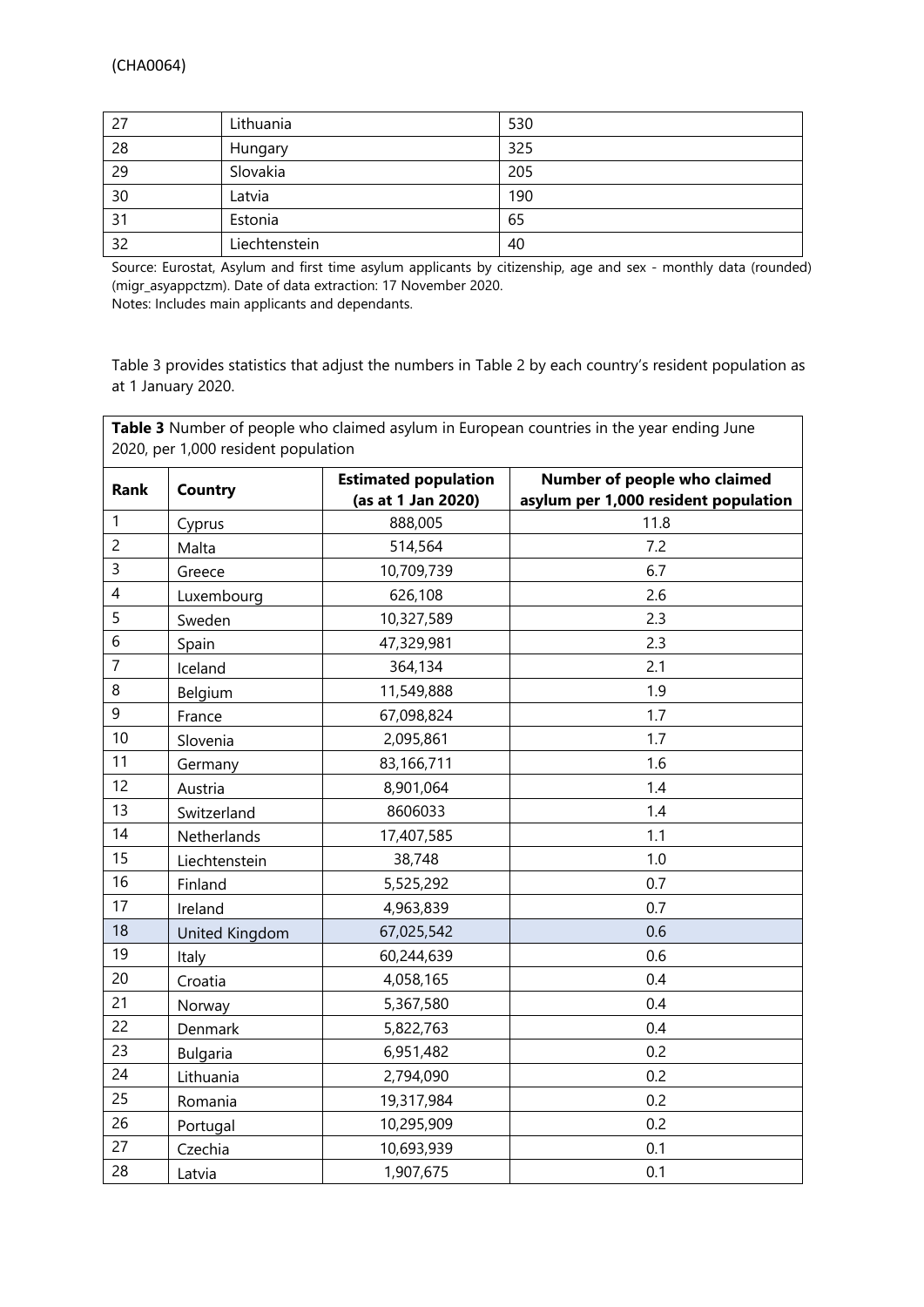| 29 | Poland   | 37,958,138 |     |
|----|----------|------------|-----|
| 30 | Estonia  | 1,328,976  | 0.0 |
| 31 | Slovakia | 5,457,873  | 0.0 |
| 32 | Hungary  | 9,769,526  | 0.0 |

Source: Eurostat, Asylum and first time asylum applicants by citizenship, age and sex - monthly data (rounded) (migr\_asyappctzm). Date of data extraction: 17 November 2020. Population estimates are from Eurostat, 'Population on 1 January (tps00001)'.

Notes: Includes main applicants and dependants. Population estimate as at 1 January 2020.

Table 4 presents statistics on the number of positive initial asylum decisions (absolute numbers) for the EU-27, the UK, Iceland, Liechtenstein, Norway, and Switzerland, in YE June 2020. *Positive* decisions includes a grant of refugee status, authorisation to stay for humanitarian reasons, or any other kind of permission to stay. These are positive *initial decisions* and so exclude appeals, which will increase the number of grants over time.

Note that these statistics on positive decisions cannot be compared with the numbers of applicants in Table 3 to calculate the success rate of applications, because these grants are made in respect of applications submitted in any year. That is, applications and decisions will often not take place during the same year.

|                | the year ending June 2020 |                                                                                 |
|----------------|---------------------------|---------------------------------------------------------------------------------|
| Rank           | <b>Country</b>            | Number of people receiving positive initial asylum<br>decisions in YE June 2020 |
| $\mathbf{1}$   | Germany                   | 64,755                                                                          |
| $\overline{2}$ | Spain                     | 62,660                                                                          |
| 3              | Greece                    | 29,435                                                                          |
| $\overline{4}$ | France                    | 22,775                                                                          |
| 5              | Italy                     | 14,875                                                                          |
| 6 <sup>1</sup> | United Kingdom            | 13,425                                                                          |
| $\overline{7}$ | Switzerland               | 11,375                                                                          |
| 8              | Belgium                   | 6,255                                                                           |
| 9              | Austria                   | 6,175                                                                           |
| 10             | Sweden                    | 5,125                                                                           |
| 11             | Netherlands               | 4,990                                                                           |
| 12             | Norway                    | 1,650                                                                           |
| 13             | Finland                   | 1,535                                                                           |
| 14             | Cyprus                    | 1,420                                                                           |
| 15             | <b>Denmark</b>            | 1,140                                                                           |
| 16             | Ireland                   | 855                                                                             |
| 17             | <b>Bulgaria</b>           | 555                                                                             |
| 18             | Romania                   | 550                                                                             |
| 19             | Luxembourg                | 545                                                                             |
| 20             | Malta                     | 440                                                                             |

**Table 4** Number of people who received a positive initial asylum decision in European countries in the year ending June 2020

<sup>1</sup> Note that in the evidence sessions I said, erroneously, that the UK ranked fifth in the number of positive initial decisions in YE June 2020. The correct ranking is sixth.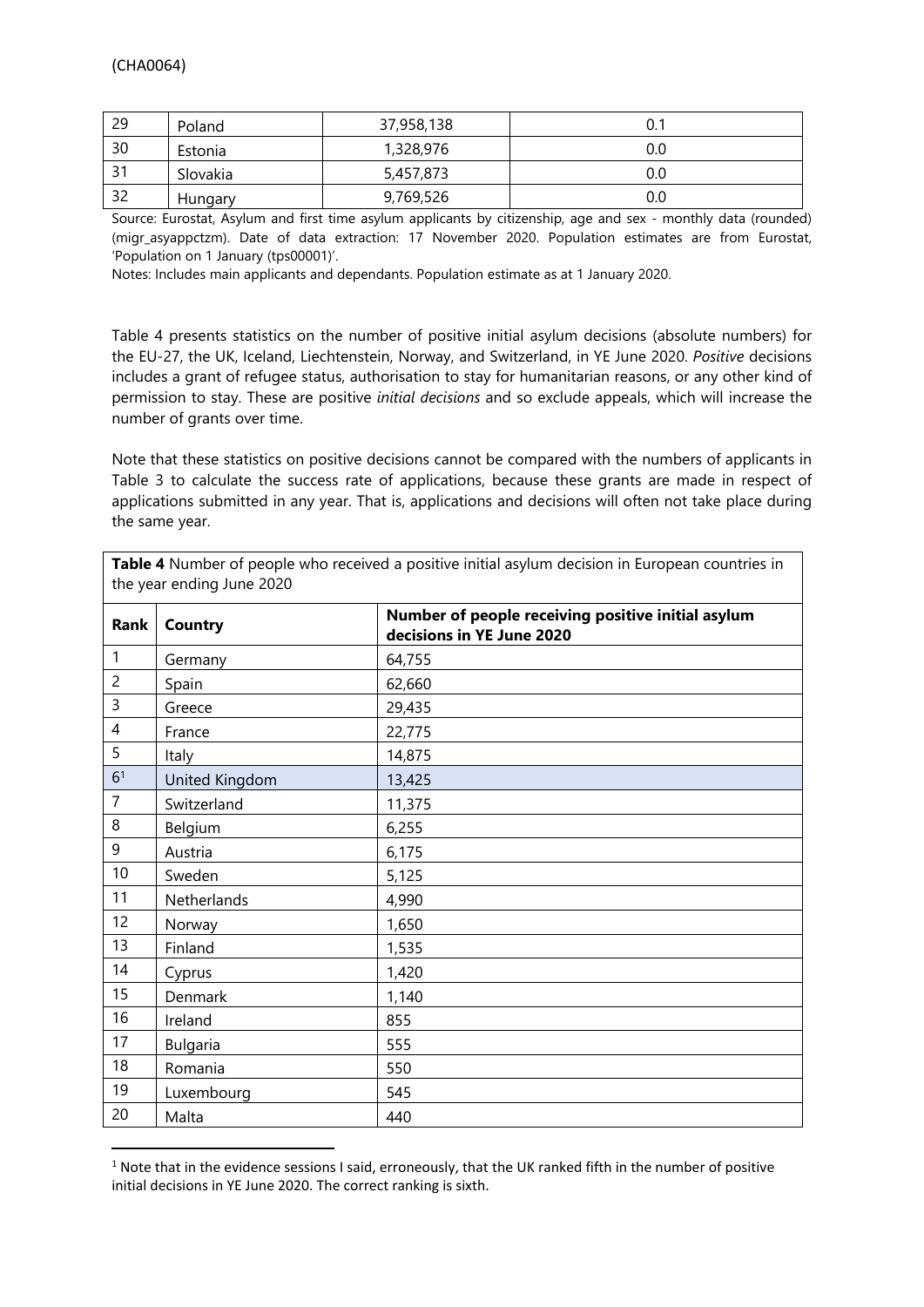| 21 | Iceland       | 430 |
|----|---------------|-----|
| 22 | Poland        | 305 |
| 23 | Hungary       | 150 |
| 24 | Czechia       | 125 |
| 25 | Slovenia      | 115 |
| 26 | Lithuania     | 80  |
| 27 | Croatia       | 60  |
| 28 | Portugal      | 50  |
| 29 | Estonia       | 40  |
| 30 | Slovakia      | 30  |
| 31 | Latvia        | 25  |
| 32 | Liechtenstein | 15  |

Source: Eurostat, First instance decisions on applications by citizenship, age and sex - quarterly data (rounded) (migr\_asydcfstq). Date of data extraction: 17 November 2020.

Notes: Includes main applicants and dependants. 'Positive decisions' includes a grant of refugee status, authorisation to stay for humanitarian reasons, or any other kind of permission to stay. This is at *initial decision,* and so excludes the results of appeals, which will increase the number of positive grants over time. The success rate of applications at initial decision in YE June 2020 cannot be calculated by dividing the number of positive decisions by the number of applications made in that period, because some grants will be made with respect to applications made in previous years.

Table 5 adjusts the positive decision statistics in Table 4 by each country's resident population as at 1 January 2020.

| Table 5 Number of people who received a positive initial asylum decision in European countries in<br>the year ending June 2020, per 1,000 resident population |                |                                                                                        |
|---------------------------------------------------------------------------------------------------------------------------------------------------------------|----------------|----------------------------------------------------------------------------------------|
| Rank                                                                                                                                                          | <b>Country</b> | Number of people receiving a positive initial asylum<br>decision, per 1,000 population |
| 1                                                                                                                                                             | Greece         | 2.75                                                                                   |
| $\overline{c}$                                                                                                                                                | Cyprus         | 1.60                                                                                   |
| 3                                                                                                                                                             | Spain          | 1.32                                                                                   |
| 4                                                                                                                                                             | Switzerland    | 1.32                                                                                   |
| 5                                                                                                                                                             | Iceland        | 1.18                                                                                   |
| 6                                                                                                                                                             | Luxembourg     | 0.87                                                                                   |
| 7                                                                                                                                                             | Malta          | 0.86                                                                                   |
| 8                                                                                                                                                             | Germany        | 0.78                                                                                   |
| 9                                                                                                                                                             | Austria        | 0.69                                                                                   |
| 10                                                                                                                                                            | Belgium        | 0.54                                                                                   |
| 11                                                                                                                                                            | Sweden         | 0.50                                                                                   |
| 12                                                                                                                                                            | Liechtenstein  | 0.39                                                                                   |
| 13                                                                                                                                                            | France         | 0.34                                                                                   |
| 14                                                                                                                                                            | Norway         | 0.31                                                                                   |
| 15                                                                                                                                                            | Netherlands    | 0.29                                                                                   |
| 16                                                                                                                                                            | Finland        | 0.28                                                                                   |
| 17                                                                                                                                                            | Italy          | 0.25                                                                                   |
| 18                                                                                                                                                            | United Kingdom | 0.20                                                                                   |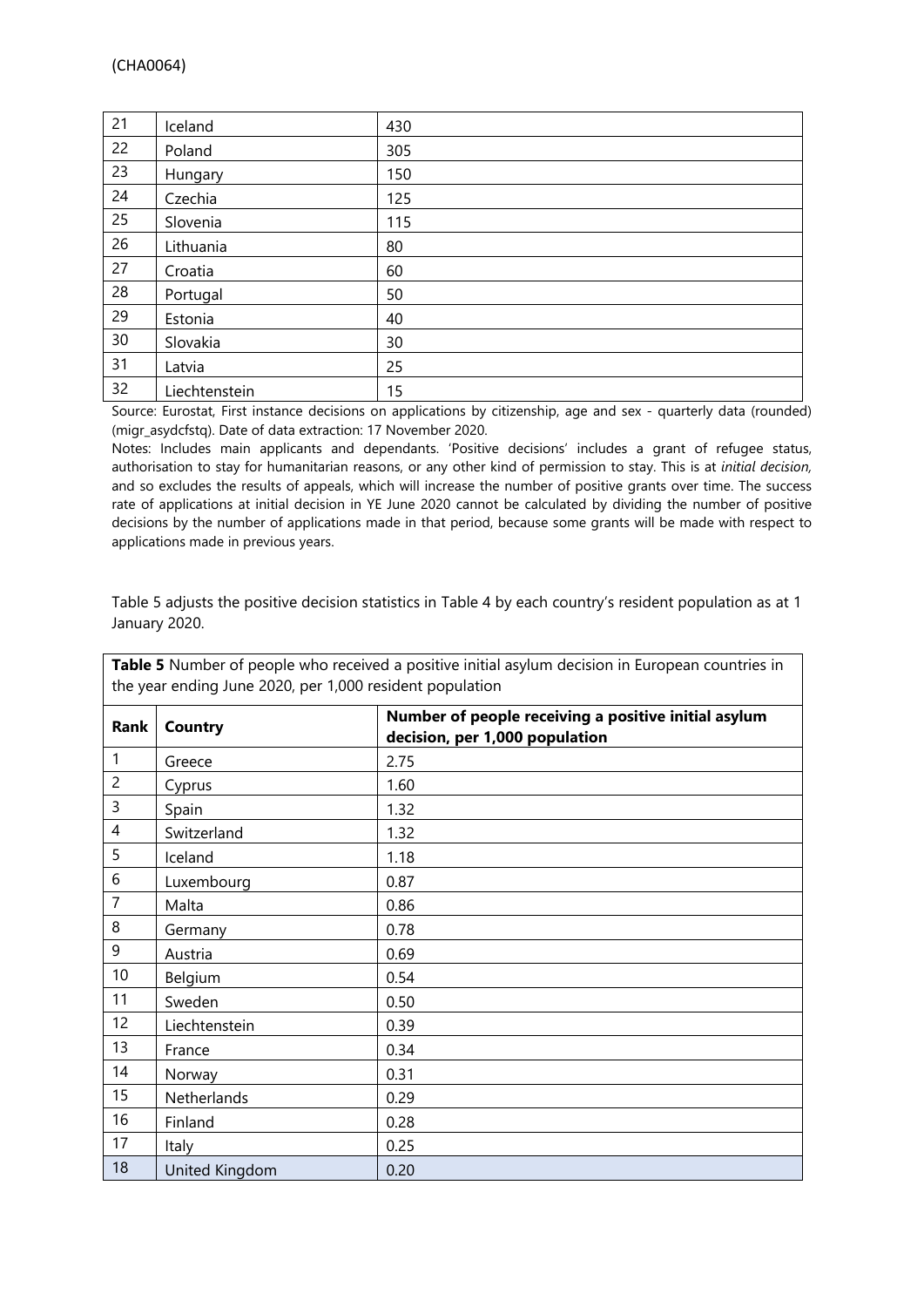| 19 | Denmark         | 0.20 |
|----|-----------------|------|
| 20 | Ireland         | 0.17 |
| 21 | <b>Bulgaria</b> | 0.08 |
| 22 | Slovenia        | 0.05 |
| 23 | Estonia         | 0.03 |
| 24 | Lithuania       | 0.03 |
| 25 | Romania         | 0.03 |
| 26 | Hungary         | 0.02 |
| 27 | Croatia         | 0.01 |
| 28 | Latvia          | 0.01 |
| 29 | Czechia         | 0.01 |
| 30 | Poland          | 0.01 |
| 31 | Slovakia        | 0.01 |
| 32 | Portugal        | 0.00 |

Source: Eurostat, First instance decisions on applications by citizenship, age and sex - quarterly data (rounded) (migr\_asydcfstq). Date of data extraction: 17 November 2020. Population estimates are from Eurostat, 'Population on 1 January (tps00001)'.

Notes: Population estimate as at 1 January 2020. Includes main applicants and dependants. 'Positive initial asylum decision' includes a grant of refugee status, authorisation to stay for humanitarian reasons, or any other kind of permission to stay. This is at *initial decision,* and so excludes the results of appeals, which will increase the number of positive grants. The success rate of applications in YE June 2020 cannot be calculated by dividing the number of grants by the number of applications, because grants will be made with respect to applications made in previous years.

## **3. Statistics on the success rate of asylum applications in the UK by selected nationalities**

Table 6 shows how asylum application success rates differ depending on applicants' nationality. It shows the 'final' success rate (i.e., taking into account appeals) of asylum applicants of eight nationalities. These are the top eight nationalities of Channel migrants detected from 1 January 2018 to 30 June 2020. Note, however, that these asylum statistics refer to all asylum applications from nationals of these countries, rather than the asylum applications of Channel migrants in particular. The data do not include applications made in 2019 and 2020, as a large share of these have not yet received a final decision.

**Table 6** Final success rate of UK asylum applications received in 2016 to 2018, selected nationalities  $\vert$ 

| Main applicants only, excludes dependants |                                                             |  |
|-------------------------------------------|-------------------------------------------------------------|--|
| <b>Country of nationality</b>             | Final success rate of applications received in 2016 to 2018 |  |
| Iran                                      | 73%                                                         |  |
| Iraq                                      | 49%                                                         |  |
| Syria                                     | 88%                                                         |  |
| Afghanistan                               | 68%                                                         |  |
| Yemen                                     | 90%                                                         |  |
| Sudan                                     | 76%                                                         |  |
| Pakistan                                  | 36%                                                         |  |
| Eritrea                                   | 80%                                                         |  |

Source: Migration Observatory analysis of Home Office Immigration Statistics, Outcome analysis of asylum applications, Asy\_D04.